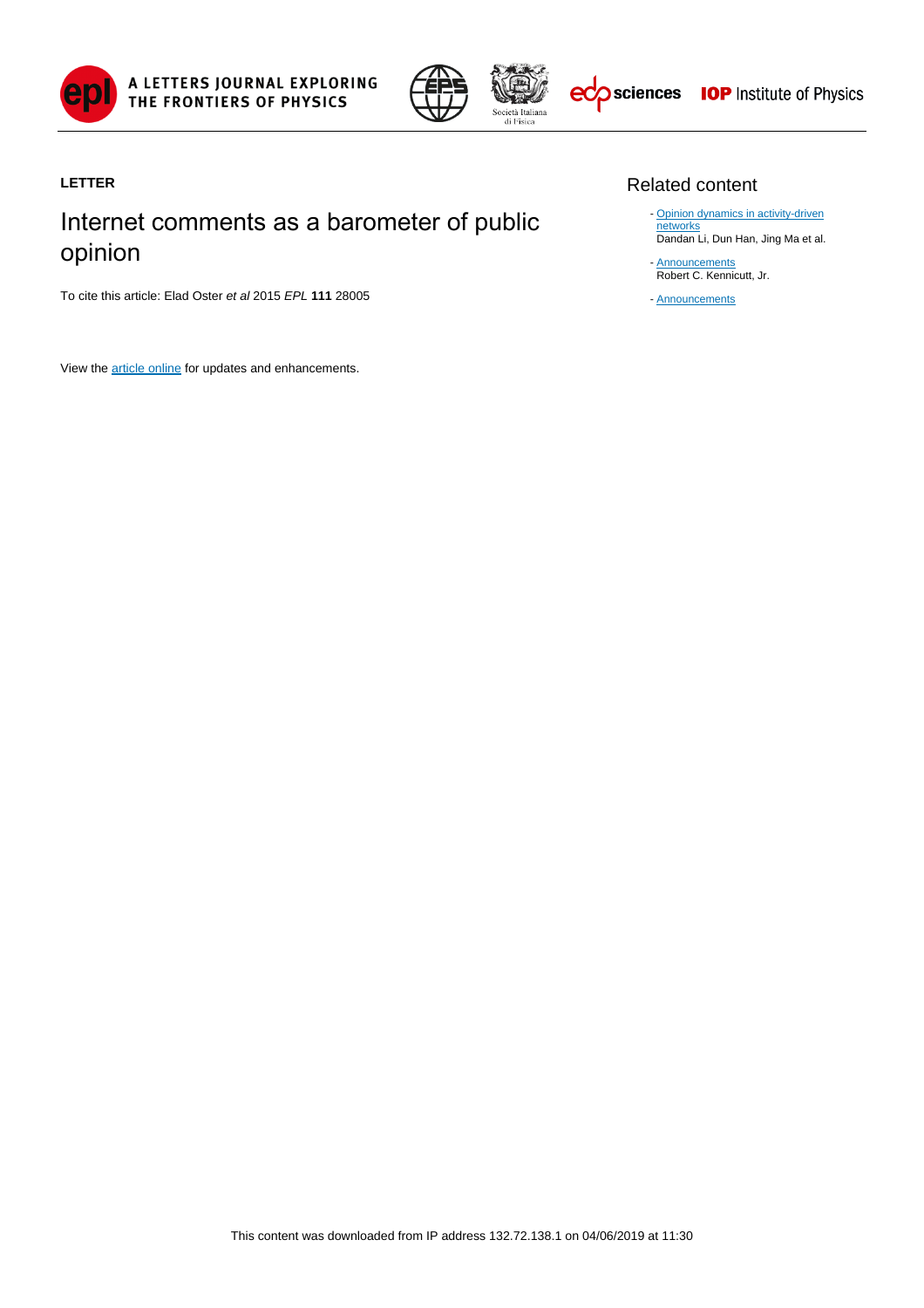

EPL, **111** (2015) 28005 www.epljournal.org doi: 10.1209/0295-5075/111/28005

## **Internet comments as a barometer of public opinion**

ELAD OSTER<sup>1</sup>, EREZ GILAD<sup>2</sup> and ALEXANDER FEIGEL<sup>3(a)</sup>

<sup>1</sup> The Racah Institute of Physics, The Hebrew University of Jerusalem - Jerusalem 91904, Israel

<sup>2</sup> The Unit of Nuclear Engineering, Ben-Gurion University of the Negev - Beer-Sheva 84105, Israel

<sup>3</sup> Department of Applied Physics, Soreq Nuclear Research Center (SNRC) - Yavne 81800, Israel

received 7 April 2015; accepted in final form 21 July 2015 published online 17 August 2015

PACS 89.65.-s – Social and economic systems

PACS 89.75.-k – Complex systems

PACS 05.40.Ca – Fluctuation phenomena, random processes, noise, and Brownian motion: Noise

**Abstract** – A new method is developed to estimate social influence in Internet communities that follow a specific developing news story. The technique stems from mean-field treatment of magnetic systems and provides a measure for community stability, such as the potential of a small perturbation to culminate in a phase-transition–like phenomenon. Three real cases of developing news stories from CNN news website are analyzed. Continuous dynamics of social influence together with time is observed together with a significant increase of social influence after the announcement of important information, such as the jury decision in a legal case. This work makes it possible to estimate the size of a group that can change the opinion of the entire population. We argue that Internet comments may predict the level of social response similar to a barometer that predicts the intensity of a coming storm in still calm environment.

Copyright © EPLA, 2015

In recent years, governments throughout the Arab world have been overthrown by uprisings that followed the self-immolation of a single person, Mohamed Bouazizi. Similarly, the Occupy Wall Street protest movement was triggered by a single call to action via a social network. Such cases raise an important question: How can an individual possessing no special reputation or authority mobilize an entire community by a single call to stand and fight, while large and professionally organized companies may remain unnoticed? Answering this question will help to estimate the appropriate timing and the required size for an initial group to evoke a large-scale social response.

A clear and strong display of personal opinions affects the decision-making processes of others. This phenomenon of social influence may be either positive or negative. Positive social influence facilitates the correlated behavior called herding [1]. Herding contributes significantly to the formation of market prices [2,3], the results of artificial market experiments [4–6], traffic flows [7], voting outcomes [8,9], and dynamics of social networks [10–12].

Acute herding phenomena, such as social revolutions or financial crises, are extremely difficult to predict, though they are evident when they occur [13]. A parameter, such as temperature in phase transitions, is required to estimate

the stability of a community's opinion, i.e. the potential of a small perturbation to culminate in abrupt changes in opinion dynamics. Therefore, to understand the population dynamics prior to a possible transition, it is important to develop a measure of the herding at different points in time.

Internet communities are of special interest for the analysis of the herding phenomenon. Individual opinions are widely exposed in binary form of "like" and "dislike" votes ("likes" and "dislikes") over Internet news websites and via social networks. The data span any important event and expose millions of opinions [14]. Simultaneous analysis of a developing news story and the corresponding herding in relevant Internet communities may provide a unique opportunity to study the opinion dynamics in a population as it approaches a critical point and becomes unstable. To the best of our knowledge, the definition and evaluation of the temporal dynamics of the herding phenomenon in Internet communities remains a challenge.

In this paper, we measure the social influence at different points in time in Internet communities that followed any of the following three news stories reported on the CNN website: the Zimmerman trial, Iran Nuclear Negotiations, and the US Government shutdown of 2013. We show continuous herding dynamics in all three cases and significant amplification of social influence near the verdict

<sup>(</sup>a)E-mail: alexfeigel@gmail.com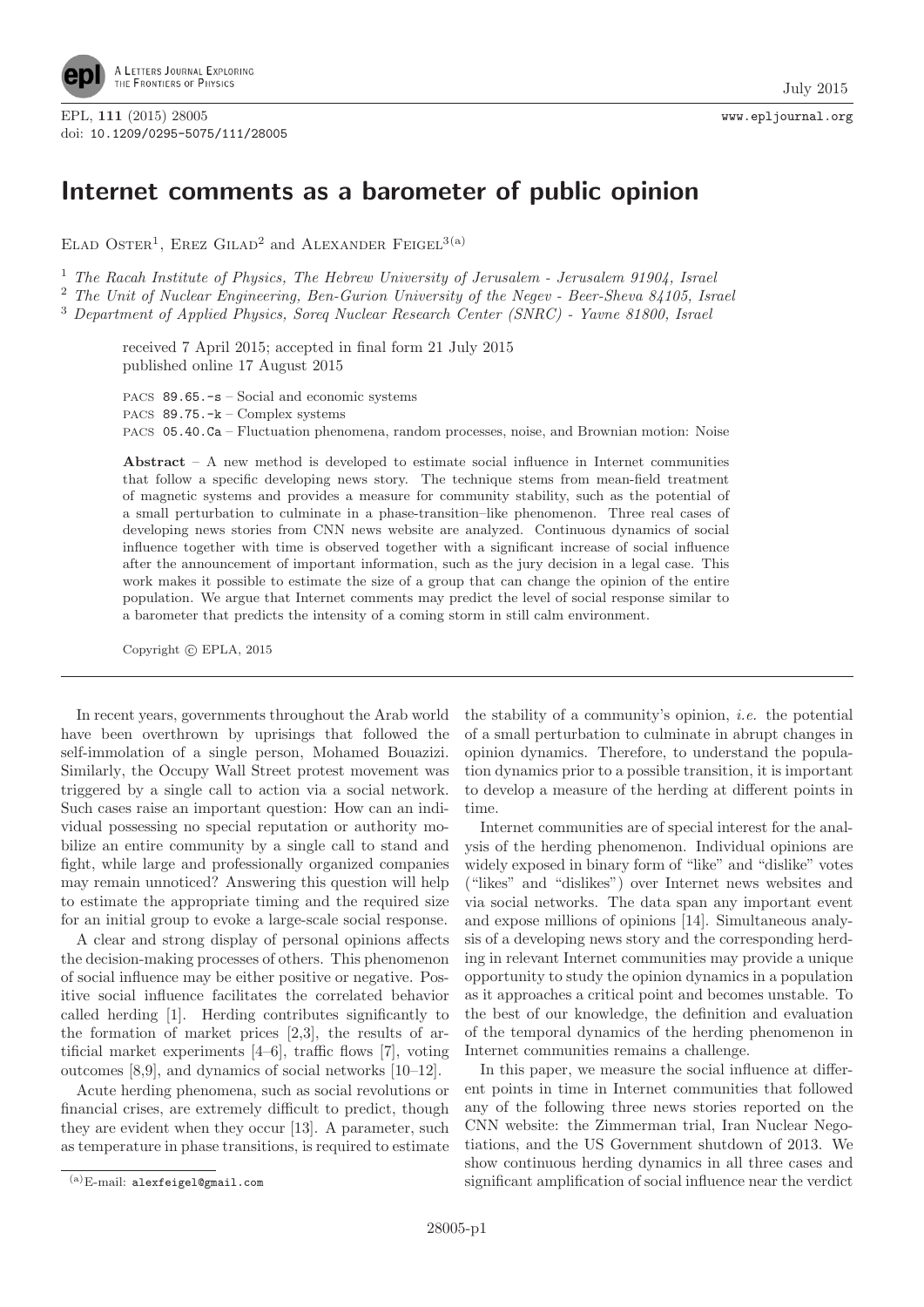announcement in the Zimmerman case. The method we propose allows for the quantitative estimation of a community response to the injection of a group of non-responsive individuals with predefined opinion. This quantitative analysis is possible due to our novel approach to herding as the conditional probabilities to agree or disagree with other people's opinions.

To estimate social susceptibility, we use a specific type of Internet news discussion. Some Internet news websites provide a commentary section where readers can comment and vote (i.e., like or dislike) other readers' comments (see fig. [1\)](#page-2-0). A reader can usually vote for any number of comments, with the restriction of one vote per comment. These data constitute a natural large-scale social experiment where the population responds to some external signal (i.e., a comment). A comment, however, is not completely external, but rather created by a community member who responds to the comments of other community members. Consequently, statistics of Internet comments and responses can be used as a measure for mean-field opinion dynamics of the corresponding community.

Consider a large population of  $N$  individuals who are debating on a subject S and continuously voting in favor of S (up  $\uparrow$ ) or against it (down  $\downarrow$ ). The debate process implies that individuals may change their vote in time. In our model, the interaction between individual  $i$  and any other randomly selected individual  $j$  is expressed by the fact that the probability per contact of individual  $i$  to vote down  $(P_{\downarrow}^{ij})$  depends on the vote of individual j. This conditional probability is given by

$$
P_{\downarrow}^{ij} = \begin{cases} \alpha_{ij}, & \text{if } s_j = 1 \\ \beta_{ij}, & \text{if } s_j = 0 \end{cases} = \alpha_{ij} s_j + \beta_{ij} (1 - s_j), \qquad (1)
$$

<span id="page-2-1"></span>where  $s_j$  is the vote of individual j  $(s_j = 1$  for up vote and  $s_i = 0$  for down vote) and parameter  $\alpha_{ij}$  ( $\beta_{ij}$ ) is the probability per contact of individual  $i$  voting down given individual  $j$  is voting up (down), respectively, regardless of the vote of individual  $i$  prior to the interaction with individual *i*.

Probabilities  $\alpha$  and  $\beta$  [\(1\)](#page-2-1) of an individual to vote down  $\downarrow$ are conditional with respect to the votes of others (see [\(1\)](#page-2-1)). For the rest of this work we assume the mean-field approximation. This approximation makes the average vote of a single individual (such as an internet comment) and the average vote of a near or global environment (such as responses of others to a comment) indistinguishable.

<span id="page-2-2"></span>Consider a population composed of identical individuals  $(\alpha_{ij}, \beta_{ij}) = (\alpha, \beta)$  at steady state. If the number of contacts per individual is  $N-1$ , then following [\(1\)](#page-2-1) the probability of an individual to vote down is

$$
P_{\downarrow} \equiv P_{\downarrow}^{i} = \frac{1}{N-1} \sum_{j=1}^{N-1} P_{\downarrow}^{ij} = \frac{1}{N-1} \sum_{j=1}^{N-1} [\alpha s_j + \beta (1 - s_j)].
$$
 (2)

| Subject                       |                | Article <sub>1</sub><br>Like Dislike | $Article_k$<br>Like Dislike |                  |  |
|-------------------------------|----------------|--------------------------------------|-----------------------------|------------------|--|
| $\lfloor$ Comment 1 $\rfloor$ |                | $\downarrow_1^1$                     | $\uparrow_1^k$              | $\downarrow_1^k$ |  |
| $\lfloor$ Comment 2 $\lfloor$ | $\uparrow^1_2$ | $\downarrow^{\frac{1}{2}}$           | $\uparrow^k_{2}$            | $\downarrow_2^k$ |  |
|                               |                |                                      |                             |                  |  |
| $\lfloor$ Comment i $\rfloor$ |                |                                      |                             |                  |  |

<span id="page-2-0"></span>Fig. 1: Internet news and social influence. Consider articles that follow some developing news story. Contrary to printed newspapers, Internet news websites open some articles for commentary by the public and for expressing like or dislike votes for each comment. Comments, together with their likes and dislikes, are written and voted for from both supporters and opponents of the articles statements. Quantitative data of likes (↑) and dislikes  $( )$  reveal the conditional probabilities of individual community members to respond positively or negatively to others opinions. These conditional probabilities reflect the level of social influence in the community and allow monitoring the temporal dependence of the level of social influence by following articles on the same subject from different dates.

Defining  $\gamma_{\text{mean}} \equiv \frac{1}{N} \sum_{i=1}^{N} s_i$  as the mean fraction of individuals who vote up, and noting that mean-field assumptions imply  $\gamma_{\text{mean}} = P_{\uparrow} = 1 - P_{\downarrow}$  and  $\gamma_{\text{mean}} = s_i$  for any  $i$ , eq. [\(2\)](#page-2-2) may be written as

$$
P_{\downarrow} = 1 - \gamma_{\text{mean}} = \gamma_{\text{mean}} \alpha + (1 - \gamma_{\text{mean}}) \beta. \tag{3}
$$

<span id="page-2-3"></span>Consequently, the individual probability to vote down 1−  $\gamma_{\text{mean}}$  is a sum of two probabilities: to vote down with probability  $\alpha$  in environment that vote up and to vote down with probability  $\beta$  in environment that vote down.

Solution of [\(3\)](#page-2-3) results in an expression for steady state mean vote  $\gamma_{\text{mean}}$  [15]:

$$
\gamma_{\text{mean}} = \frac{1 - \beta}{1 + \alpha - \beta},\tag{4}
$$

<span id="page-2-5"></span>as a function of conditional probabilities  $(\alpha, \beta)$ . It is valid for a population where individuals define their votes in response to the votes of others.

To study social influence, one may ask how an individual or an entire population responds to the introduction of individuals that vote independently of the environment. These inflexible voters [16] provide an analogy of external force in magnetic systems.

In order to measure social influence, consider a population composed of two groups. The first group is composed of individuals that vote up or down in response to their environment with conditional probabilities  $(\alpha, \beta)$ . The individuals of the second group do not respond to the environment and vote up or down with constant probabilities  $\gamma_{\mathrm{const}}$  and  $1-\gamma_{\mathrm{const}},$  respectively. In this case, the mean vote of the first group  $\gamma'_{\text{mean}}$  is given by

<span id="page-2-4"></span>
$$
1 - \gamma'_{\text{mean}} = (1 - \rho_{\text{const}})(\gamma'_{\text{mean}}\alpha + (1 - \gamma'_{\text{mean}})\beta) + \rho_{\text{const}}(\gamma_{\text{const}}\alpha + (1 - \gamma_{\text{const}})\beta),
$$
 (5)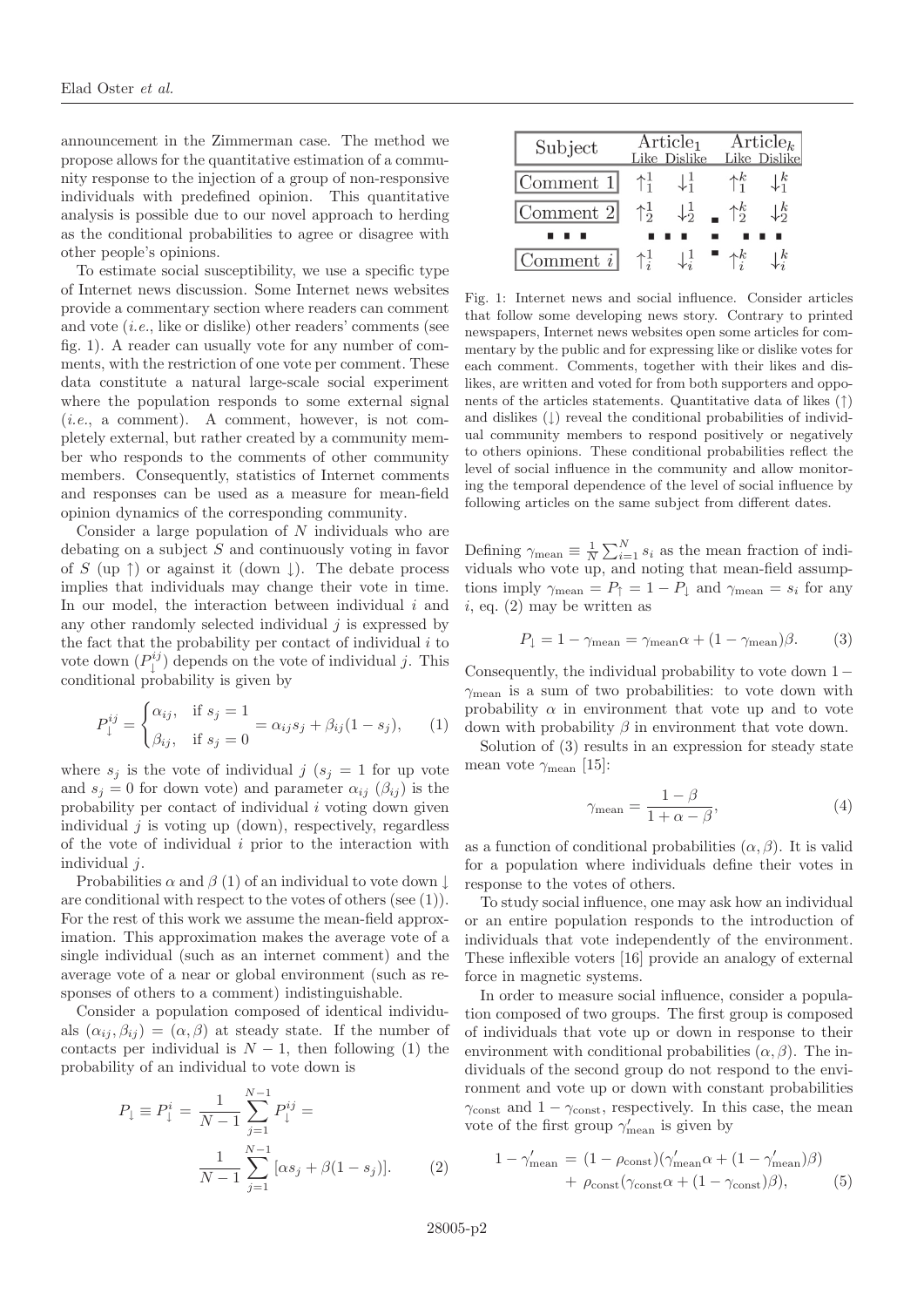where  $\rho_{\text{const}}$  is a fraction of non-responsive individuals in the population. Expression [\(5\)](#page-2-4) follows from [\(3\)](#page-2-3), taking into account the possibilities to interact with nonresponsive and responsive individuals with probabilities  $\rho_{\text{const}}$  and  $1 - \rho_{\text{const}}$ , respectively.

Solution of [\(5\)](#page-2-4) results in mean vote  $\gamma'_{\text{mean}}$  in a population of N individuals characterized by  $(\alpha, \beta)$ , which is perturbed by applying the specific value of mean vote  $\gamma_{\text{const}}$ to a fraction  $\rho_{\text{const}} \in [0,1]$  of the population:

$$
\gamma'_{\text{mean}} = \frac{1 - \beta - \gamma_{\text{const}} \rho_{\text{const}} (\alpha - \beta)}{1 + \alpha - \beta - \rho_{\text{const}} (\alpha - \beta)},
$$
(6)

<span id="page-3-0"></span>Mean vote in a perturbed population [\(6\)](#page-3-0) converges to mean vote in a homogeneous population [\(4\)](#page-2-5)  $\gamma'_{\text{mean}} \rightarrow$  $\gamma_{\text{mean}}$  if  $\rho_{\text{const}} = 0$  or if  $\gamma_{\text{const}} = \gamma_{\text{mean}}$ .

<span id="page-3-1"></span>We define social susceptibility  $\chi_s$  as

$$
\gamma'_{\text{mean}} = \gamma_{\text{mean}} + \chi_s \rho_{\text{const}} (\gamma_{\text{const}} - \gamma_{\text{mean}}) + O(\rho_{\text{const}}^2 (\gamma_{\text{const}} - \gamma_{\text{mean}})^2).
$$
(7)

Following [\(6\)](#page-3-0) and [\(7\)](#page-3-1)  $\chi_s$  is

$$
\chi_s = \frac{\beta - \alpha}{1 - (\beta - \alpha)},\tag{8}
$$

and therefore depends on a single parameter  $I = \beta - \alpha$ .

The herding parameter  $I = \beta - \alpha$   $(I \in [-1,1])$  is a measure of the social influence of one individual on others, because  $I = \beta - \alpha$  is the difference of conditional probabilities for correlated and anti-correlated behaviors, see [\(1\)](#page-2-1). It is similar to herding or percolation parameter  $0 \leq c \leq 1$  from [2]. However, since our definition of the herding parameter I accounts for both positive and negative social influence, it is better suited for analyzing opinion dynamics in binary vote communities.

Social susceptibility  $\chi_s$  as a function of herding parameter  $I$  (see fig. [2\)](#page-3-2) is a measure for the fraction of players who flip votes ( $\propto \gamma'_{\text{mean}} - \gamma_{\text{mean}}$ ) in response to the perturbation  $\rho_{\text{const}}(\gamma_{\text{const}} - \gamma_{\text{mean}})$ , see [\(7\)](#page-3-1). The number of players that flip their votes may be either positive or negative in the case of populations with correlated  $(I > 0)$  and anti-correlated  $(I < 0)$  behaviors, respectively. Significant social transitions by small perturbations are possible for  $I \approx 1$  because susceptibility  $\chi_s$  diverges in the limit  $I \to 1$ .

To analyze significant social transitions, one should estimate required herding parameter  $I$  (or social susceptibility  $\chi_s$ ) that makes it possible to convert a community to an almost polarized state  $(\gamma'_{\text{mean}} \approx 0, 1)$  with minimal perturbation group size ( $\rho_{\text{const}} \ll 1$ ). Equation [\(5\)](#page-2-4), however, has no solution for  $\gamma'_{\text{mean}} = 1$  or  $\gamma'_{\text{mean}} = 0$  with parameters  $0 \leq \alpha, \beta, \rho_{\text{const}}, \gamma_{\text{const}} \leq 1$  in their physical limits. Consequently it is impossible to get to a completely polarized state by applying perturbation of inflexible individuals.

Consider transition of a community to an opposite view  $\gamma'_{\text{mean}} = 1 - \gamma_{\text{mean}}$ , where  $\gamma_{\text{mean}}$  and  $\gamma'_{\text{mean}}$  are the initial and final average votes of the community. The density



<span id="page-3-2"></span>Fig. 2: (Colour on-line) The social susceptibility  $\chi_s$  as a function of herding parameter  $I$ . Social susceptibility is a measure of how many individuals follow a single one who changes his or her opinion. Thus,  $\chi_s \gg 1$  ( $I \approx 1$ ) makes possible significant social transitions that are initiated by a small group. Social influence vanishes if  $\chi_s = 0$ . The case of  $\chi_s < 0$  corresponds to the populations with negative (antagonistic) social influence.

 $\rho_{\text{const}}^{\text{0}\rightarrow 1}$  for the transition ( $\gamma_{\text{mean}} \ll 1$  to  $\gamma_{\text{mean}}' \approx 1$ ) follows from [\(6\)](#page-3-0) to be

$$
\rho_{\text{const}}^{\text{0}\to1} = \frac{(1-I)(1-\gamma_{\text{mean}})}{\gamma_{\text{mean}}(1-(1-I)(1-\gamma_{\text{mean}}))} \approx \frac{1-I}{\gamma_{\text{mean}}}.
$$
 (9)

Thus  $\rho_{\text{const}}^{0 \to 1} \ll 1$  can be obtained if  $1 - I \ll \gamma_{\text{mean}}$ . The opposite transition requires  $\rho_{\text{const}}^{1\to 0} \approx (1 - I)/(1 - \gamma_{\text{mean}})$ .

Conditional probabilities  $(\alpha, \beta)$  define herding I, which in turn defines the social susceptibility of the community χs. To calculate conditional probabilities α and β as a function of likes  $\uparrow_i$  and dislikes  $\downarrow_i$  votes for comment i of article  $k$  (see fig. [1\)](#page-2-0), we assume that voters and commentators populations are equivalent and that the number of comments and votes is large enough to apply the meanfield assumption. In addition we assume that votes for a single article represent the steady state of the community, meaning that the time span of a single article is smaller than the persistent time of opinion dynamics. The state of the community, however, changes for articles from different dates. Consequently, to observe the dynamics of the community in time one should calculate conditional probabilities  $(\alpha_k, \beta_k)$  for articles k from different dates.

Following the mean-field assumption, the probabilities for a commentator and a voter to be in favor of the article k are both equal to  $\gamma$ . Therefore, the comments should consist of two groups: positive and negative with relative sizes  $\gamma$  and  $1-\gamma$ , respectively. Positive and negative comments should be different by the ratio between likes  $\uparrow_i$  and all responses (likes  $\uparrow_i$  and dislikes  $\downarrow_i$ ). According to the definition of the conditional probabilities [\(1\)](#page-2-1), the ratios of likes for a positive comment  $+$  and for a negative comment − are

<span id="page-3-3"></span>
$$
\frac{\uparrow_{+}}{\uparrow_{+} + \downarrow_{+}} = 1 - \alpha, \qquad \frac{\uparrow_{-}}{\uparrow_{-} + \downarrow_{-}} = \beta, \tag{10}
$$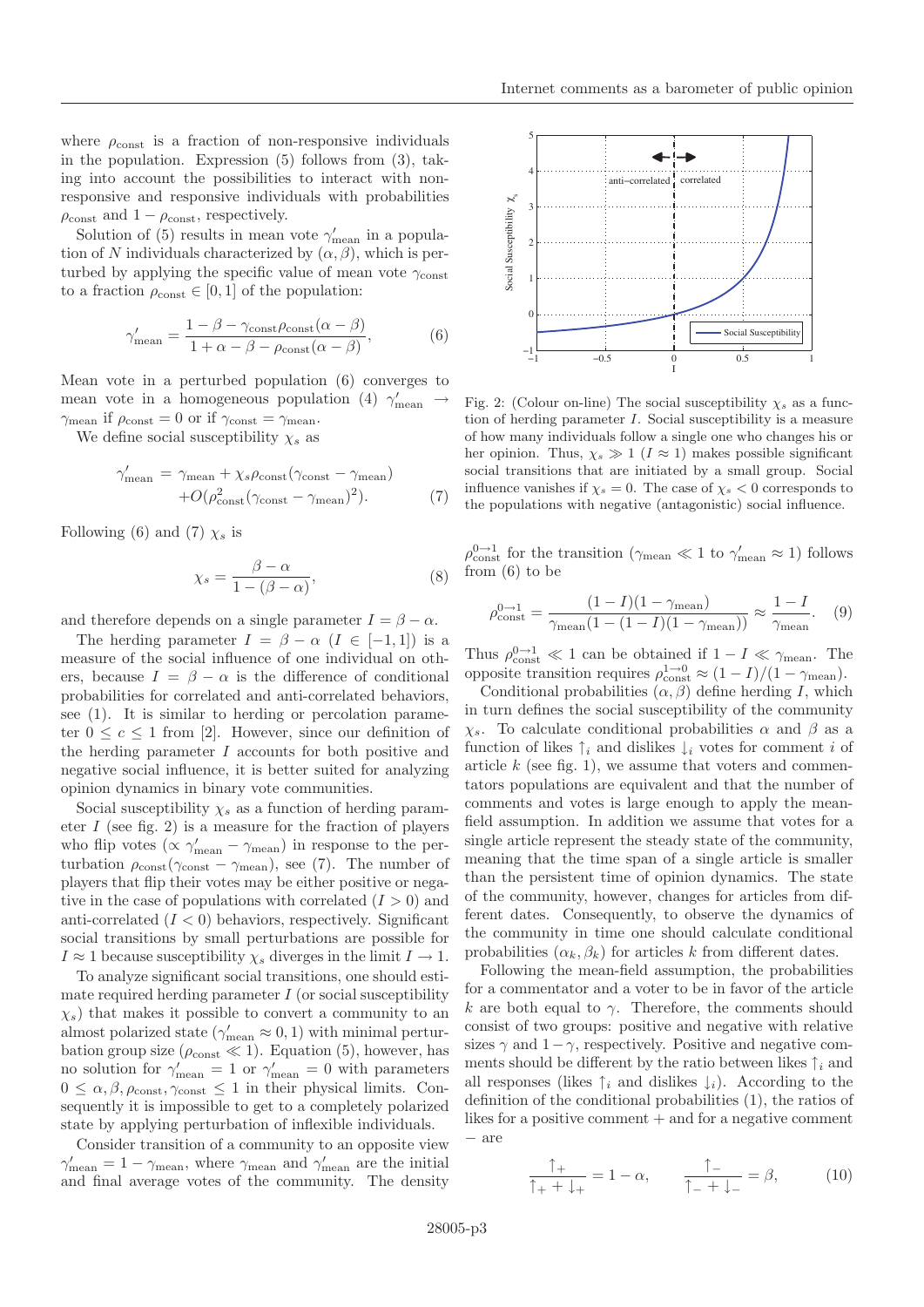respectively. It is important to note that [\(10\)](#page-3-3) for the neg-ative comment differs from [\(1\)](#page-2-1) (probability is  $\beta$  instead of  $1-\beta$ ) since expressing a like vote for a negative comment is equivalent to expressing a dislike vote for the article commented upon. It has two interesting consequences: First, probability of a dislike vote  $P_{\text{dislike}}$  averaged over all the comments is invariant under the transformation  $\gamma \to 1-\gamma$ , reflecting the uncertainty regarding the opinion of the Internet article itself:

$$
P_{\text{dislike}} = \alpha \gamma + (1 - \beta)(1 - \gamma) = 2(1 - \gamma)\gamma. \tag{11}
$$

Second,  $P_{\text{dislike}} < 0.5$ , *i.e.* comments cannot include only dislikes because the community cannot dislike its own opinion.

Following [\(10\)](#page-3-3) in an "ideal" mean-field binary opinion world comment may be separated into positive and negative according to their likes fraction, see fig. [3.](#page-4-0) Moreover, the fraction of positive comments should be  $\gamma$ , which should be consistent with  $\alpha$ ,  $\beta$  values following [\(4\)](#page-2-5). The real situation is different: an iterative method is required to separate comments into positive and negative ones for the sake of social susceptibility  $\chi_s$  estimation, see fig. [3.](#page-4-0)

Calculating  $\alpha$ ,  $\beta$  and  $\gamma$  of the community from data of specific article k proceeds through iterations. First, all comments are sorted by their like vote fraction. Then, at each step  $n$ , the comments are divided into two groups with ratio of  $\gamma^n$  and  $1 - \gamma^n$  according to their like vote fraction, where group L receives the  $\gamma^n$  comments with the highest like vote fraction and group D receives all other comments. The population characteristic parameters  $\alpha^n$ and  $\beta^n$  are then calculated according to mean ratios of likes:

$$
1 - \alpha^n = \left\langle \frac{\uparrow_i}{\uparrow_i + \downarrow_i} \right\rangle_{i \in L}, \ \beta^n = \left\langle \frac{\uparrow_i}{\uparrow_i + \downarrow_i} \right\rangle_{i \in D}, \ \ (12)
$$

<span id="page-4-1"></span>for the comments in the groups  $L$  and  $D$ , respectively. A new population mean vote  $\gamma^{n+1}$  is calculated using the values of  $\alpha^n$  and  $\beta^n$ :

$$
\gamma^{n+1} = \frac{1 - \beta^n}{1 + \alpha^n - \beta^n}.\tag{13}
$$

<span id="page-4-2"></span>The process is repeated until the convergence of  $\alpha^n$ ,  $\beta^n$ and  $\gamma^n$ . Figure [3](#page-4-0) presents the iteration process at its converged state and at a state far from convergence, for a real case of likes/dislikes statistics.

This method is ambiguous for the  $\gamma \to 1-\gamma$  transformation. It is a consequence of the fact that the division of the comments into two groups with contrasting opinions does not reveal the opinions themselves. Since  $\chi_s$  is invariant under the transformation  $\gamma \to 1 - \gamma$ , we arbitrarily chose  $\gamma > 0.5$ .

The formalism of the analysis of the social influence presented above is applied to news articles published on the CNN website that discuss three different topics. The first story includes six articles, published between June 24th and July 25th, 2013, covering the George Zimmerman



<span id="page-4-0"></span>Fig. 3: (Colour on-line) Values  $(\alpha, \beta, \gamma)$  as a function of likes/dislikes statistics in the case of a single Internet article (Zimmerman trial  $13/07/13$ , see table [1\)](#page-5-0). The total amount of K comments for this article are ordered by increasing value of the ratio of likes per comment. The ratio of likes per comment is plotted vs. the index of the comment (solid line). According to our model, if every comment is unambiguously in favor or against the main article, then the ratio of likes is  $1 - \alpha$  for each positive comment (dotted line) and  $\beta$  for each negative comment (dashed line), respectively. Real comments possess different values of likes ratios, in our opinion, due to fuzzy, rather than clear positive or negative, content of the comments. For real comments, there exists an iteration process to derive  $(\alpha, \beta, \gamma)$  that fit mean-field condition [\(4\)](#page-2-5). In addition, if index  $(1 - \gamma)K$  separates comments into positive  $\uparrow$  and negative  $\downarrow$ ones then the average ratios of likes are  $1 - \alpha$  and  $\beta$  for positive and negative comments, respectively. Separation of the comments into positive and negative ones at any other index  $(1 - \gamma^n)K$  and calculation of average ratio's of likes  $1 - \alpha^n$ and  $\beta^n$  for positive and negative comments, respectively, see eq. [\(12\)](#page-4-1), results in  $(\alpha^n, \beta^n, \gamma^n)$  that deviate from the mean-field condition [\(4\)](#page-2-5). In this case a new value of  $\gamma^{n+1}$  is calculated, see [\(13\)](#page-4-2), and the process proceeds until convergence.

trial [17–22]. These articles cover the legal proceeding, the verdict, and the post-verdict jurors opinions about the trial. The second story includes three articles, published between October 25th and November 25th, 2013, covering the negotiations and signing of the Geneva interim agreement on the Iranian Nuclear Program [23–25]. The third story includes three articles, published on October 1st and 2nd, 2013, covering the US federal Government shutdown of that year [26–28]. These articles cover the first day of the shutdown and the White House failing efforts to end it. The results of these analyses are presented in table [1](#page-5-0) and in fig. [4.](#page-5-1)

In the Iran Nuclear Program and US Government shutdown cases, the population's characteristic parameters  $(\alpha, \beta)$  are constant, although they correspond to different CNN articles and, in the case of the Iran Nuclear Program, span one month. This result may also indicate the absence of special events during the observation period.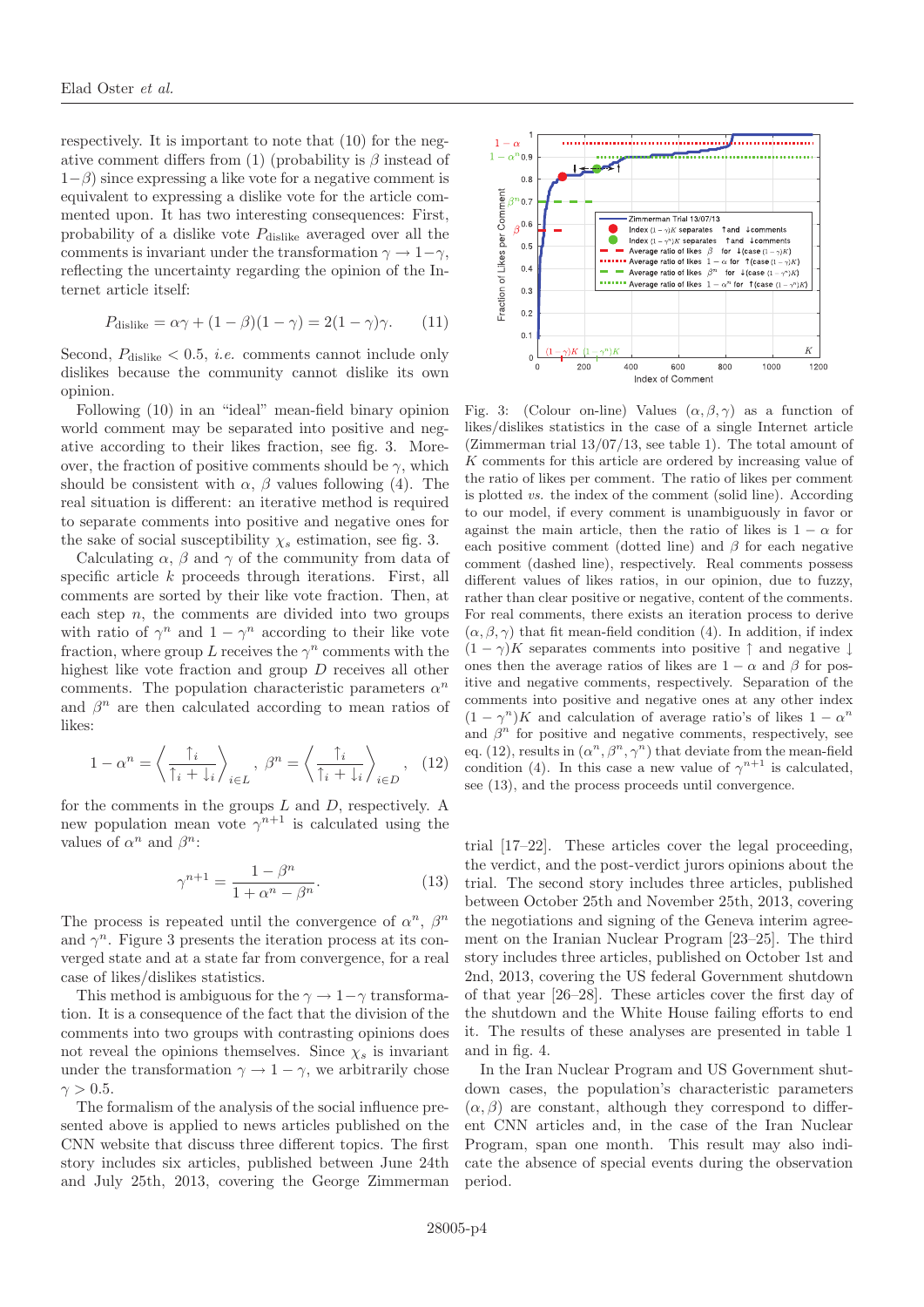<span id="page-5-0"></span>

| Article's topic | Date     | $\alpha$ | β    | $\gamma$ | $\chi_s$ |
|-----------------|----------|----------|------|----------|----------|
| Zimm. trial     | 24/06/13 | 0.14     | 0.53 | 0.77     | 0.63     |
| Zimm. trial     | 05/07/13 | 0.12     | 0.38 | 0.84     | 0.34     |
| Zimm. trial     | 12/07/13 | 0.08     | 0.47 | 0.87     | 0.64     |
| Zimm. trial     | 13/07/13 | 0.04     | 0.57 | 0.91     | 1.10     |
| Zimm. trial     | 17/07/13 | 0.04     | 0.67 | 0.89     | 1.70     |
| Zimm. trial     | 25/07/13 | 0.06     | 0.77 | 0.79     | 2.39     |
| Iran Nuc. Prog. | 25/10/13 | 0.16     | 0.58 | 0.72     | 0.74     |
| Iran Nuc. Prog. | 23/11/13 | 0.15     | 0.56 | 0.75     | 0.70     |
| Iran Nuc. Prog. | 24/11/13 | 0.15     | 0.59 | 0.73     | 0.78     |
| US G. shutdown  | 01/10/13 | 0.16     | 0.51 | 0.75     | 0.53     |
| US G. shutdown  | 02/10/13 | 0.13     | 0.51 | 0.79     | 0.63     |
| US G. shutdown  | 02/10/13 | 0.09     | 0.48 | 0.85     | 0.62     |



<span id="page-5-1"></span>Fig. 4: (Colour on-line) The social susceptibility  $\chi_s$  as a function of time. Social susceptibility remains almost constant in the cases of US Government shutdown and Iran Nuclear Program negotiations. This preservation of community state is surprising because there is no reason why the opinion of a population should remain the same for short or for long periods. Even more interesting, however, is that social susceptibility in the case of the Zimmerman trial changes after the verdict is announced on July 13, 2013. Significant social transition becomes possible after the announcement of the verdict.

The social susceptibility level in the Zimmerman trial case changes near the verdict announcement. In the period prior to the verdict day, see fig. [4,](#page-5-1) the level of social susceptibility in the population remains almost constant and similar to the social susceptibility in the other cases  $(i.e.,$  $\chi_s \sim 0.5$ , despite the changes in  $\alpha$  and  $\beta$ . From the verdict day on, the social susceptibility in the community grows rapidly and the population approaches the singular point  $(\alpha, \beta) \rightarrow (0, 1), \chi_s \rightarrow 1$ . It is out of the scope of this work to interpret social phenomena, though the results demonstrate that our method allows to observe the otherwise hidden herding level in a community together with its response to social triggers.

The results of community state as a function of time presented in table [1](#page-5-0) and fig. [4](#page-5-1) support our assumption that community is at quasi-steady state during the time span of a single article (about 1 day). The results also indicate the possibility of continuous dynamics of population in  $(\alpha, \beta)$  space or dynamics of social susceptibility  $\chi_s$  with time. More data, however, is required to support or refute the hypothesis of continuous dynamics. The hypothesis of continuous dynamics is interesting considering that the analysis is applied to the articles separated in time by days or even months. One could expect completely uncorrelated (white-noise–like) results from different dates.

The assumption of opinion dynamics as transitions from one quasi-stable state to another follows the models of herding of the type assumed in refs. [1–3]. This approach differs from the models that present opinion dynamics using an update function: an individual (agent) changes its opinion as a function of opinions of the other agents in the near environment (connectivity of agents may depend on a complex topology metrics). This work utilizes the separation of individuals into flexible, inflexible and contrarian types following different types of update function discussed in [16,29,30]. Our model is independent of specific update function and provides a possibility to estimate social susceptibility  $\chi_s$  from Internet discussions. Comparison with specific local opinion dynamics and deviations from mean-field approximation are interesting tasks for the future.

The model assumes an asymmetry between the reaction of an individual to a positive and negative vote  $(\alpha \neq \beta)$ . It is supported by accepting in game theory different strategies against cooperator or defector [31], as well as by recent studies of positive and negative comments [6].

The limitations of our work include the absence of external forces, i.e. government control, and lack of interaction topology constrains, such as the prevalence of nearneighbors interactions. Omitting topological constraints seems to be justified in Internet communities. The same is true regarding forces that shape opinion or add weight to some opinion, such as government control or mass media. We assume that the Internet is still a free zone. The model can be extended to include such a force, though there is no clear way to quantify it.

Shortly after the data collection phase for this work was completed, the CNN website changed its comments policy and the dislike count per comment is no longer displayed. This change made the CNN website articles and comments unsuitable for the above comment analysis procedure, since the main assumption underlying our model, (that both like and dislike vote counts are available to all individuals in the population) is no longer valid. This study demonstrates the potential of both like/dislike votes in estimating the social state of a community and may contribute to the evolving formation of the Internet news format.